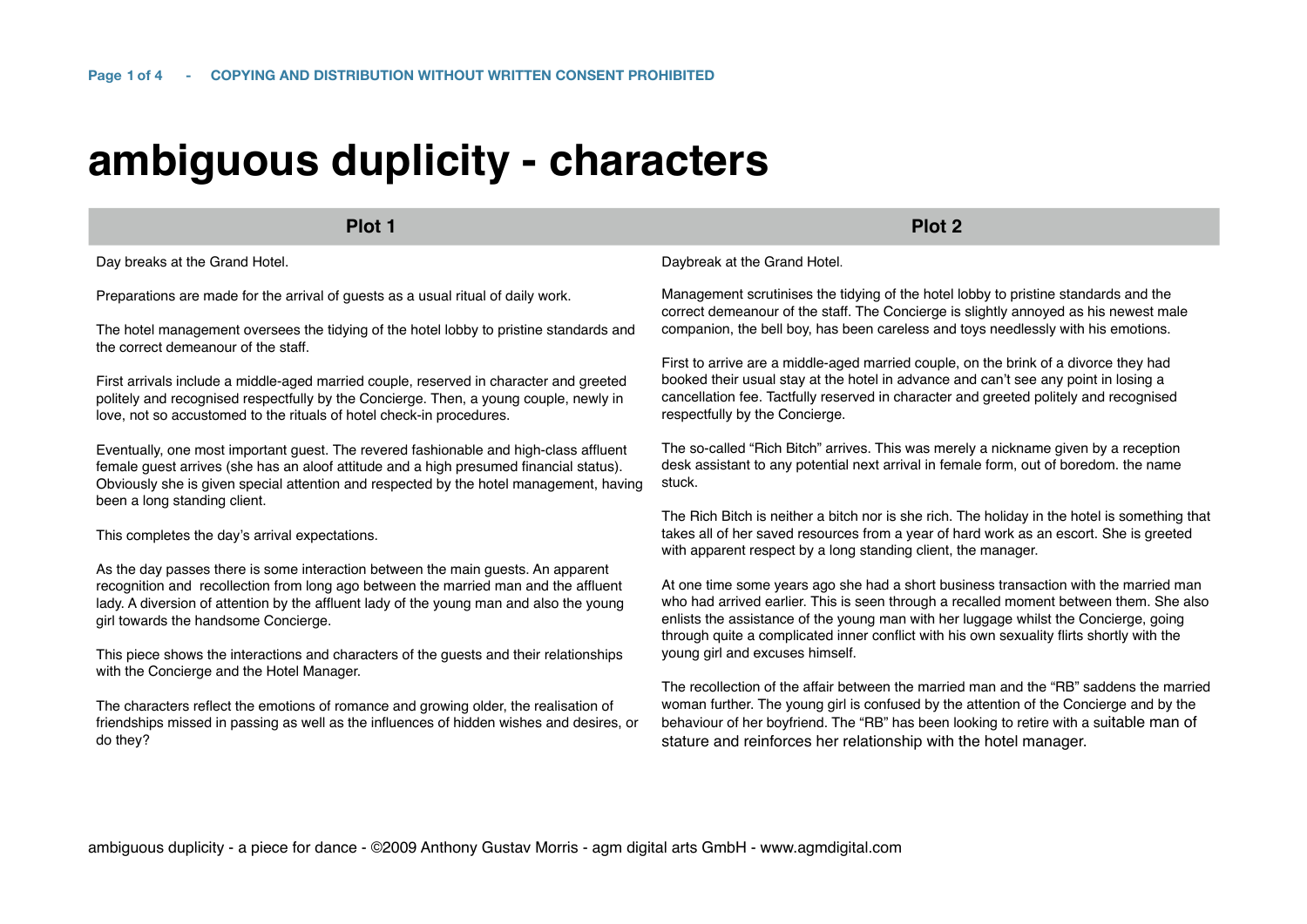## **The Manager:**

A strong but reserved character who has inherited the business from his father, whose father in turn built the hotel from his inherited wealth. A true professional and educated classically before taking over as Manager. Courteous and polite yet able to be strict in business. He runs the hotel very well and seems the kind of man who laments never having found a way to find time for his personal life.

## **The Concierge:**

A perfect incarnation of the role. Trained in so many languages and subjects helpful to his being able to solve any problem a guest may present him with. Strong and polite he will go out of his way to do for his clients whatever it presentation is immaculate, taking care to his own shoe is in his power to achieve. Sometimes he is seen to be overly strict with the staff.

## **The Married Couple:**

They are seemingly content with their roles in each other's lives. There seems no need for too much communication, an understanding has been reached over the years. A childless marriage has left them saddened but appreciate each other's company in their retired status. They habitually take a summer vacation at the hotel and spend most of their time reading and drinking afternoon tea.

# **Plot 1 Plot 2**

## **The Manager:**

He is a man with worries about staff and the profitability of his business, he is lonely and seeks solace from those he admires but that he seldom can meet in person by way of his extensive DVD library of Hollywood standards. Grand Hotel is one of his favourites and he dreams of his own Garbo. He is an avid reader of online dating sites but lacks the courage to make appointments and keeps his secret private life very much a secret.

## **The Concierge:**

So manly and dominant in appearance. He is severely confused with life and is a homosexual, much in love with his protégé the Bell Boy, he fears rejection. His personal cleaning. His appearance does not reflect the inner torment of a man in true mid-life crisis and on the brink of a nervous breakdown.

## **The Married Couple:**

They have been pressured for years into conforming with their relationship and avoiding the divorce that should have occurred. Their inability to express themselves honestly and openly to each other has cost them any chance of progress and development in their emotional life. Needs have been hidden and ignored. Desires suppressed and now it is all seemingly and depressingly all too late. They both reach for medication to allow cordial relations to continue.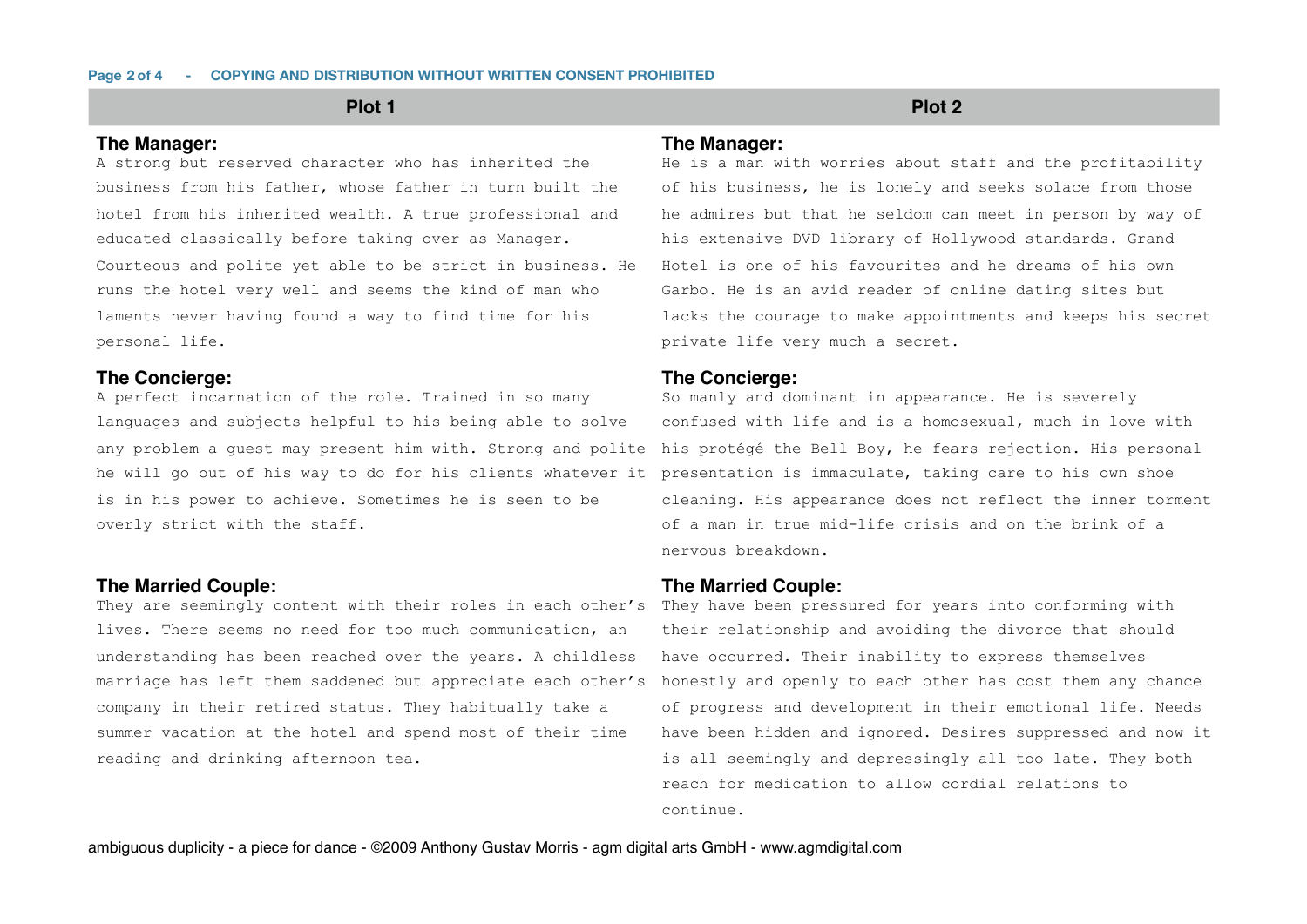**Plot 1 Plot 2**

# **The Affluent Lady:**

A lady dressed in the best of Paris Fashion and with the deportment of a princess. Her stature belies her age and her aloof attitude has made the staff respectful of her wishes over the years that she has been attending the hotel is yours". The name stuck. She is neither a bitch nor is for her summer vacation. She partakes in the luxurious aspects on offer in the hotel and is pampered. She seems to exist floating above all others and contentedly so.

# **The Young Couple:**

By appearance she is from a successful industry magnate's family with Swiss Finishing School Education. rained in deportment and sensitive emotionally. She seeks a strong and dependable partner who can be accepted by her parents.

He, a young University Graduate destined to succeed his father as head of the family manufacturing business is polite, helpful and looking forward to getting to know his girlfriend better on this credit-card charged holiday.

## **The Rich Bitch:**

This was merely a nickname given by a hotel receptionist to any potential next arrival in female form, out of boredom, just a game "the next rich bitch who comes through the door she overly rich. As a prostitute she can mix business with leisure and accepts clients discretely at the hotel via the concierge. These clients have included the manager for whom she has a subconscious need as he much resembles the father whose attention she never gained as a child.

## **The Young Couple:**

A girl, abused and abandoned by her parents in early years and having trouble trusting anyone to be a permanent figure in her life. She sees the worst in any situation and seeks security in failure. She will destroy a relationship to provide herself with enough pain to give herself a reason to deserve something she thinks is better. She will eventually treat her relationships all in the same way. He, trying so hard to please any person even slightly representing the parental figures who had no regard for him during his childhood hopes for acceptance from this young girl. He doesn't understand the troubles of his girlfriend and continually tests the relationship almost to destruction in order to gain some security. Their trip to the hotel is for both a attempt to satisfy needs that are so different and so misunderstood.